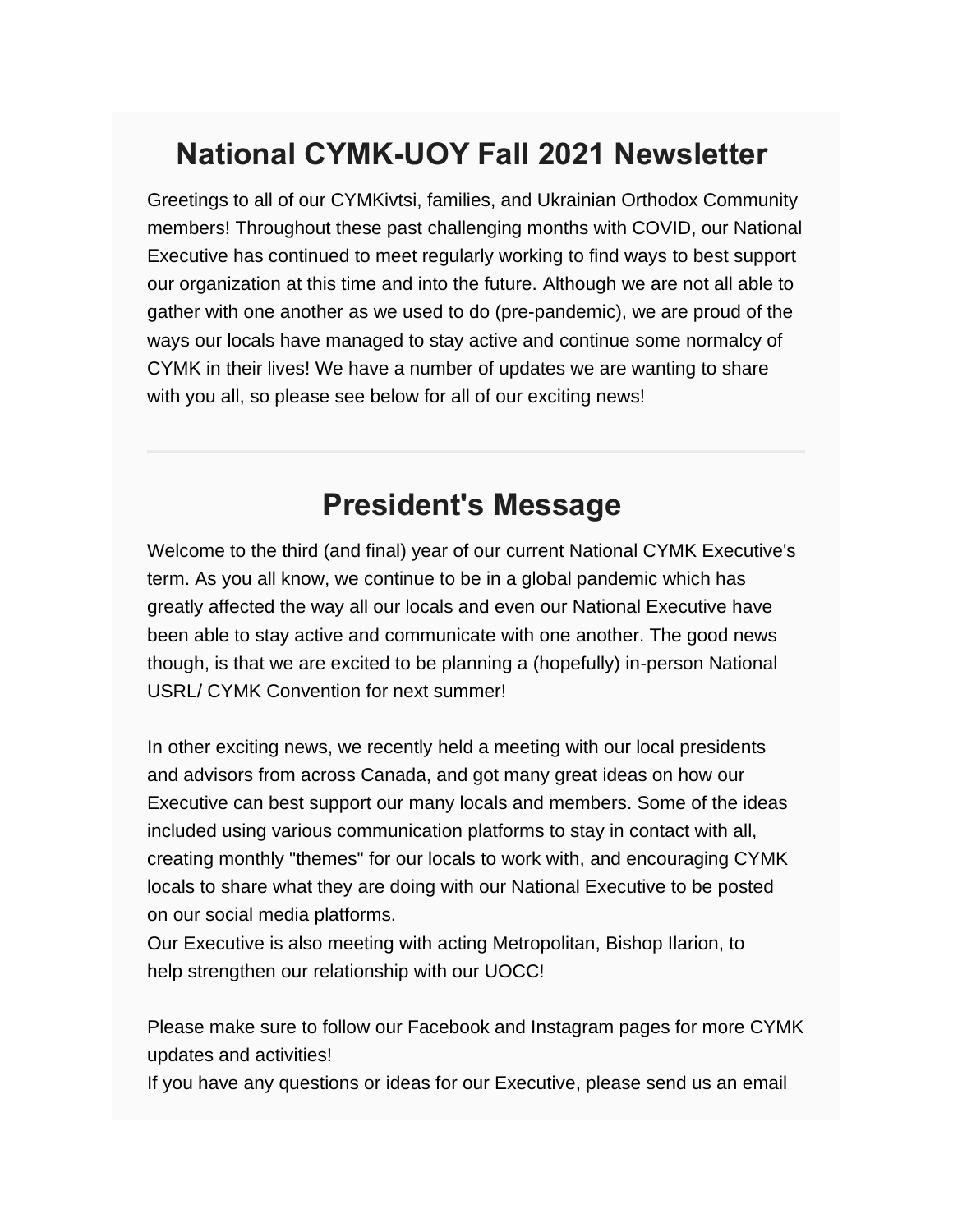at [nationalcymk@gmail.com](mailto:nationalcymk@gmail.com)

Yours in CYMK, Max Kowalchuk

### **Chaplain's Message**

Slava Bohu! Glory be to God!

We are all well aware that our society, here in Canada, and throughout the world continues to live with the effects of the Covid-19 pandemic. We are at the same time, and as a direct result of this world-wide pandemic challenged to live our lives, and to love and serve.

We have just marked "Remembrance Day" across Canada. This most solemn commemoration recalls the service and the sacrifice of young people - especially those wounded or killed in action, who were of approximately "CYMK" age.

Amongst the lessons that we are challenged to learn are the following: First, Our God has revealed Himself to us - human beings, as a God who is always with us, and always stead-fast. As the Psalm writer states - He is "quick to hear," - that is, to hear our fervent prayer, and cry when we call out to Him. Let us never hesitate to do so in whatever trials, tribulations or difficulties we may find ourselves.

Second, we are always growing... either we are growing closer to loving and knowing God, or we are growing away from or farther from God. It is an illusion and most certainly in the modern world of instant social media that we can be somehow neutral or even indifferent to the presence and love of God in our lives. We are always moving... let us seek to be moving ever-closer to God. And third, prayer begins with a conscious, deliberate thought upon which we are called to act. This is why the Holy Men and Women of the Church have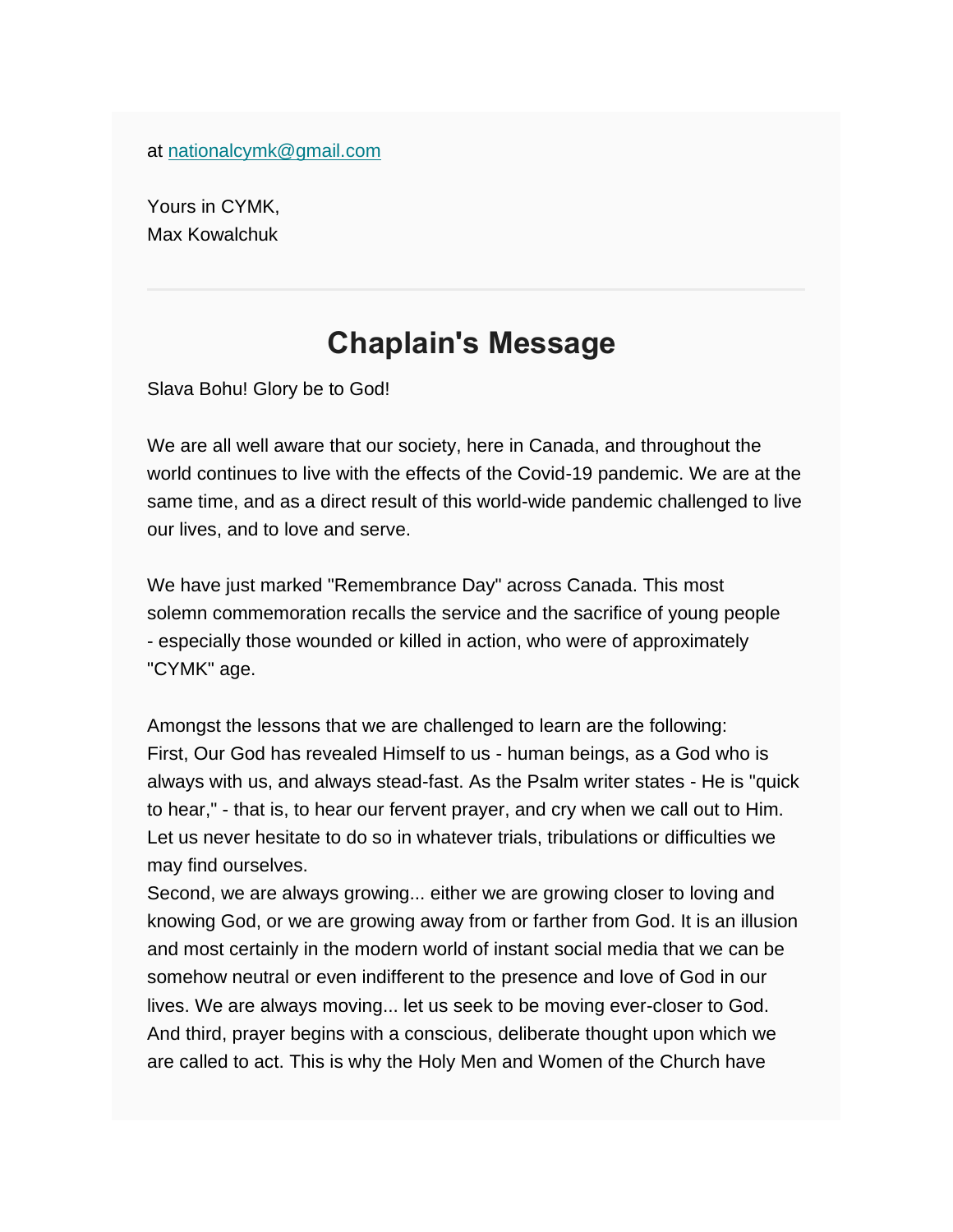taught us that we even pray and ask that God "pray within us" when we are for whatever reasons unable to or unwilling to.

My dear CYMKivtsi - we are headed into this second "Covid winter," with the days getting shorter, and the temperatures getting colder. Let us remain steadfast in our faith, in living the very values that have been handed down to us from generation to generation in and through our Ukrainian Orthodox traditions. Let us strive to be gentle and kind and helpful to and with one another, knowing that always and at all times - z name Boh! God is with us!

May God bless you all!

(otets) Taras Udod

#### **CYMK Local Update**

Winnipeg Senior CYMK Update:

Winnipeg Sr. CYMK started the year off volunteering for UCC-MPC Ukrainian independence Day activities held at St. Vital Park in Winnipeg. This event featured a giant unfurling of a Ukrainian flag along with children's activities and entertainment.

A fun kick-off event was held in October with Sr. CYMKivtsi attending Six Pines Haunted Attractions followed by a vatra at the Kowalchuk's.

As things start to open, one of our parishes will be holding our first social event in November, "Blingo Night." Sr. CYMK will be participating as volunteers for this event and will also be participating in upcoming Holodomor Commemoration activities, as well as collecting gently used clothing for a young serving organization in Ukraine.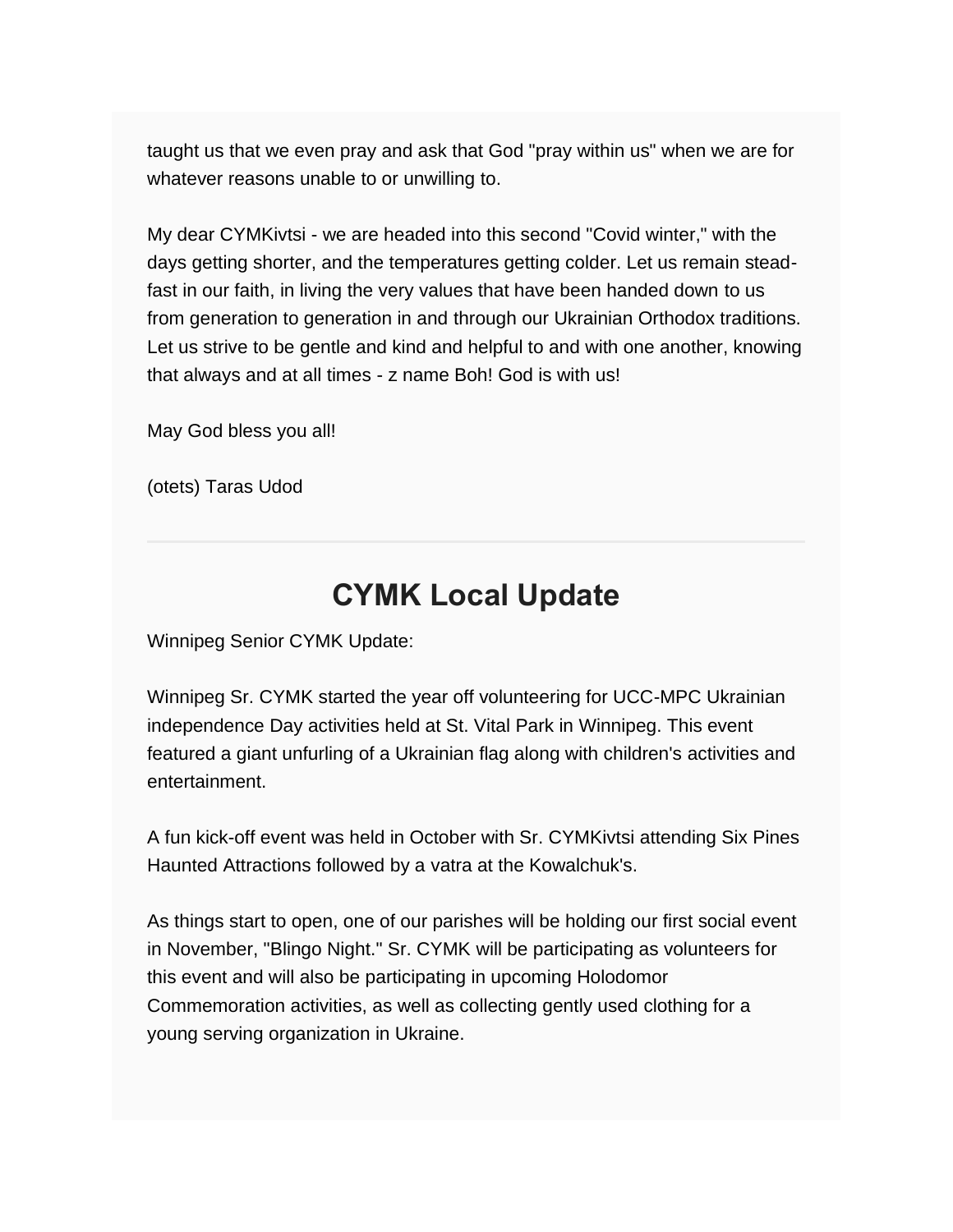-Update provided by Michelle Kowalchuk, Local Advisor



Photo from the Ukrainian Independence Day activities in Winnipeg, MB.

## **2021-2022 Membership Registration**

CYMKivtsi, it is the time of year where we will need you to complete our online National CYMK Registration form for this year! If you are part of a CYMK local, please complete our registration form here [also available on our website]: [https://forms.gle/xETxa1n6M5EJKJKM7](https://cymk.us14.list-manage.com/track/click?u=54672e771288e0ae3e3df41f5&id=da5b6fdccf&e=513de20396)

If you are not currently a member but are interested in joining CYMK, please feel free to email our National CYMK Executive for information on a local near you, supports to help start a local, or how to join as an independent member!

Membership fees [\$10/person] can be submitted by etransfer to [nationalcymk@gmail.com](mailto:nationalcymk@gmail.com) or by mail to: 1775 Main Street Winnipeg, MB, Canada R2W 3S4

Our deadline for registration/ fee submission is **December 31, 2021**!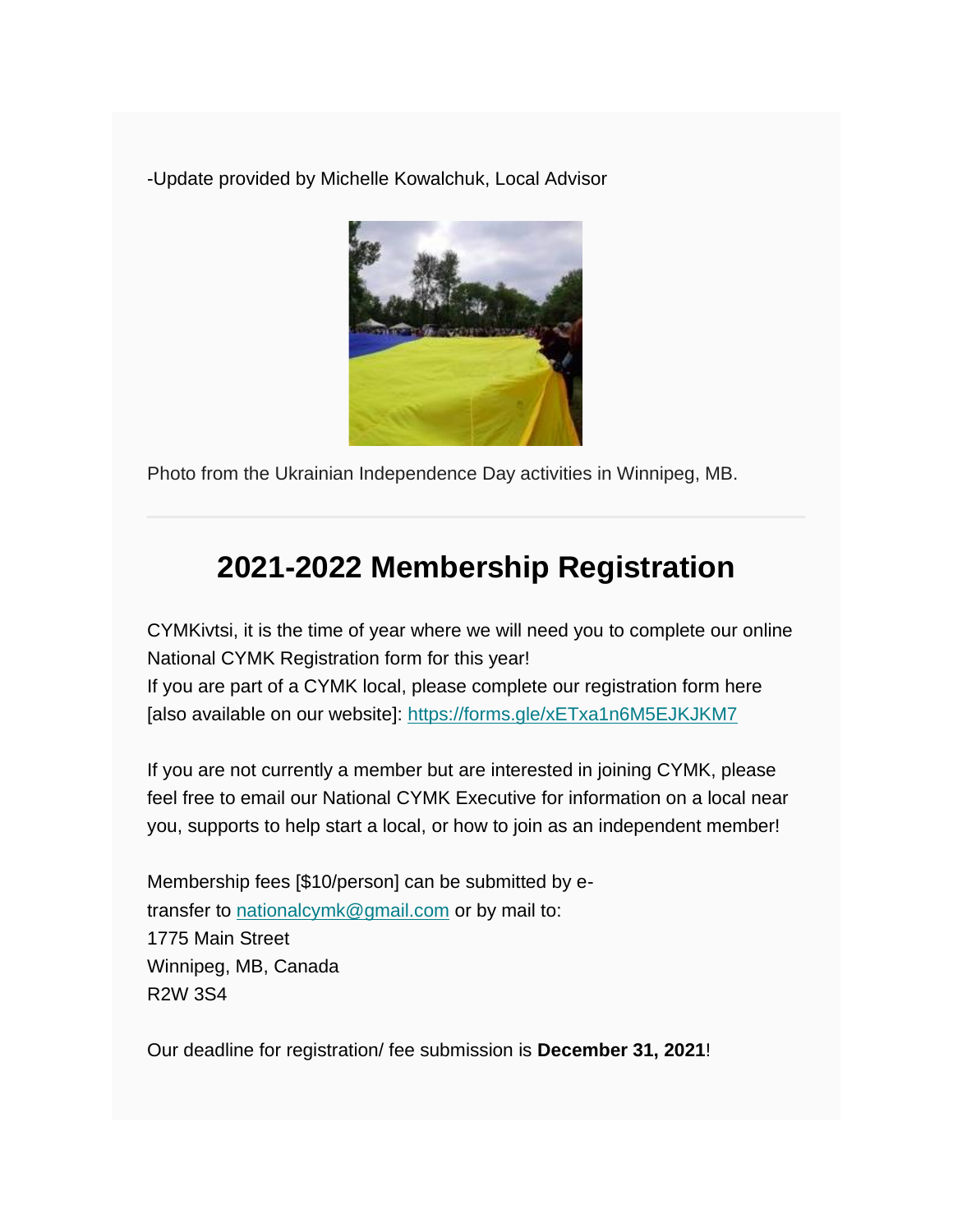

# **National CYMK Service Trip to Ukraine**

As per our Resolutions from the 2019 National USLR/ CYMK Convention, our National Executive had put together a Service Trip to Ukraine, in which we planned to also visit multiple Orphanages connected with our UOCC. The trip had originally been planned for the summer of 2021, then being moved to summer 2022. Due to the impacts and restrictions with COVID-19 and the uncertainties of international travel in a year's time, it is with heavy hearts our National Executive has once again chosen to postpone the tour to a future date.

We are grateful for all the accommodation and work gone into this planning, with Cobblestone Freeway Tours, and look forward to continuing putting together the trip at a later date!

If you are a member of our UOCC and would be interested in taking part in this tour, and would like to receive future updates on when it may occur, please let our National Executive know to add your name and contact information to our Service Trip mailing list!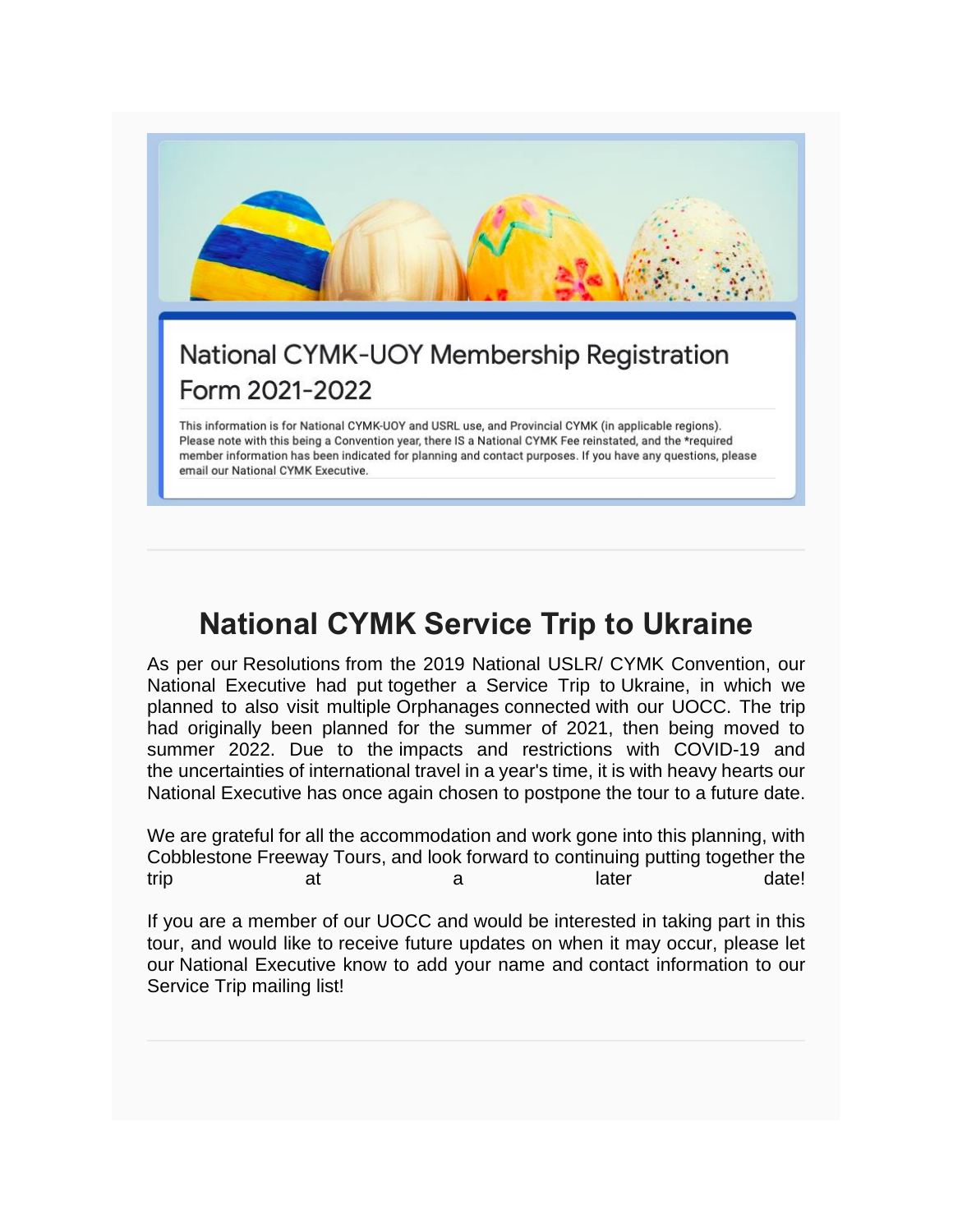## **USRL National Convention**

In some very exciting news, please save the date for our upcoming National USLR/ CYMK Convention!

The Convention will be held in Edmonton, AB the week of **August 10-13, 2022**. Our National and Alberta Provincial Executives will be putting together the CYMK program for the weekend, and are excited to hopefully see all our CYMKivtsi reunite in person, once again!

Please stay tuned for more information to come on the Convention, and make sure you have filled out your registration, so we have an accurate membership count!

As well, keep in mind that with the Convention, we will be holding elections for the new National Executive! If you are interested in taking on a position, or would like more information on the roles and responsibilities of the Executive members, please reach out to us for your name to be included on a slate at the General Meeting.

### **National CYMK Koliyada Project**

As per discussion with local presidents and advisors, our National Executive will be sharing "themes" in which we will challenge our locals to hold events or fundraisers catering toward a certain common idea, to be shared on our social media pages and among our locals!

As a first "theme" our National Executive is preparing for the upcoming Christmas season, and we are inviting all locals (and parish youth groups/ choirs) to share videos of them singing their favourite Ukrainian Christmas carol (koliyada) as a group! We will be compiling these videos for a Christmas CYMK Greeting video, to be shared early January 2022!

If your local would like to participate, please submit your videos via email to [nationalcymk@gmail.com](mailto:nationalcymk@gmail.com) by **December 26, 2021**.

We look forward to seeing all your smiling faces, and hearing all your beautiful voices celebrating the wonderful time of the year!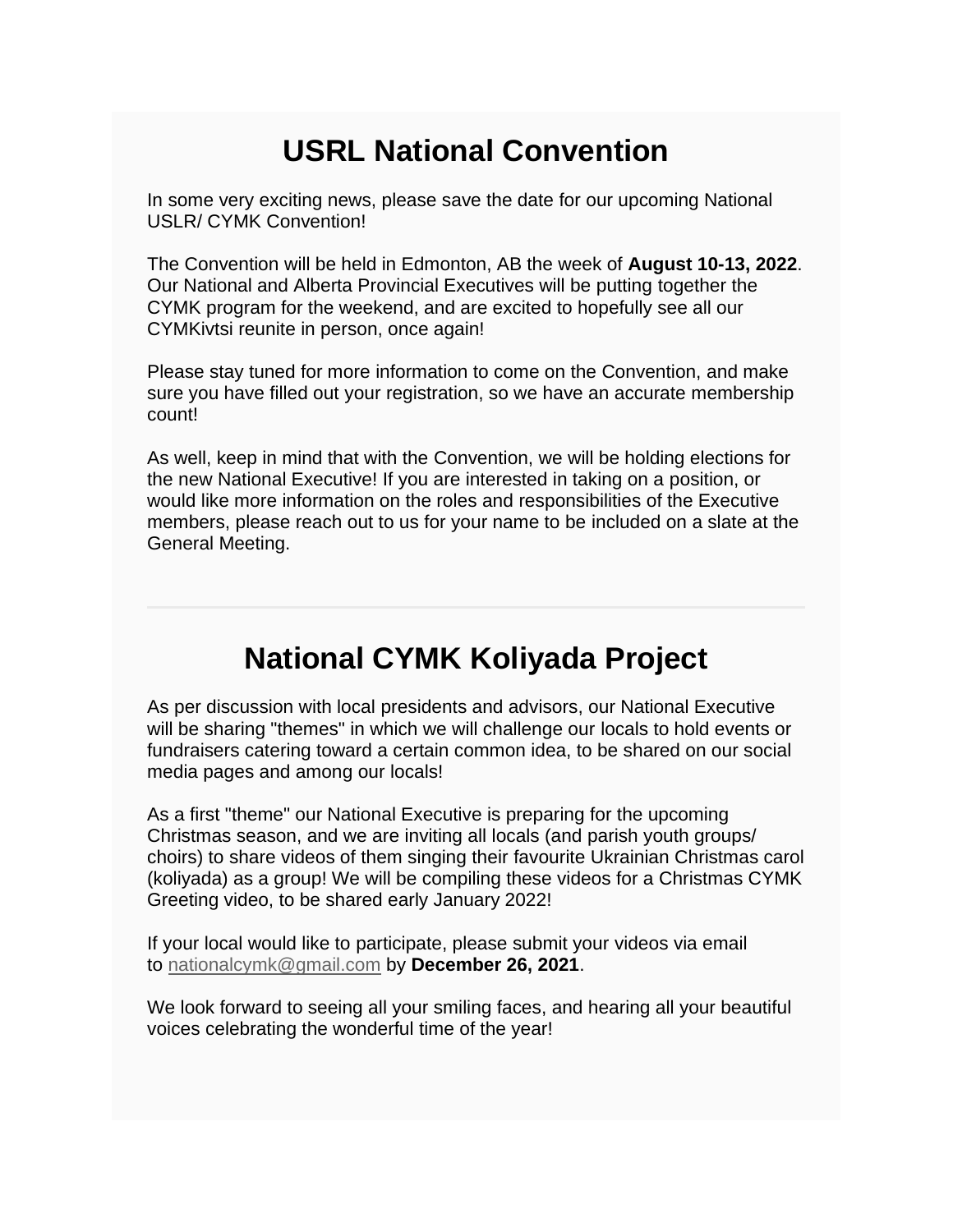



We hope you are all staying healthy and are continuing to find normalcy in your lives through school, work, church, and other extracurricular activities. We are grateful to see our CYMKivtsi finding ways to stay engaged within our church communities, and are here to lend any support we can in helping our locals continue on!



*Copyright © 2020 National CYMK-UOY, All rights reserved.*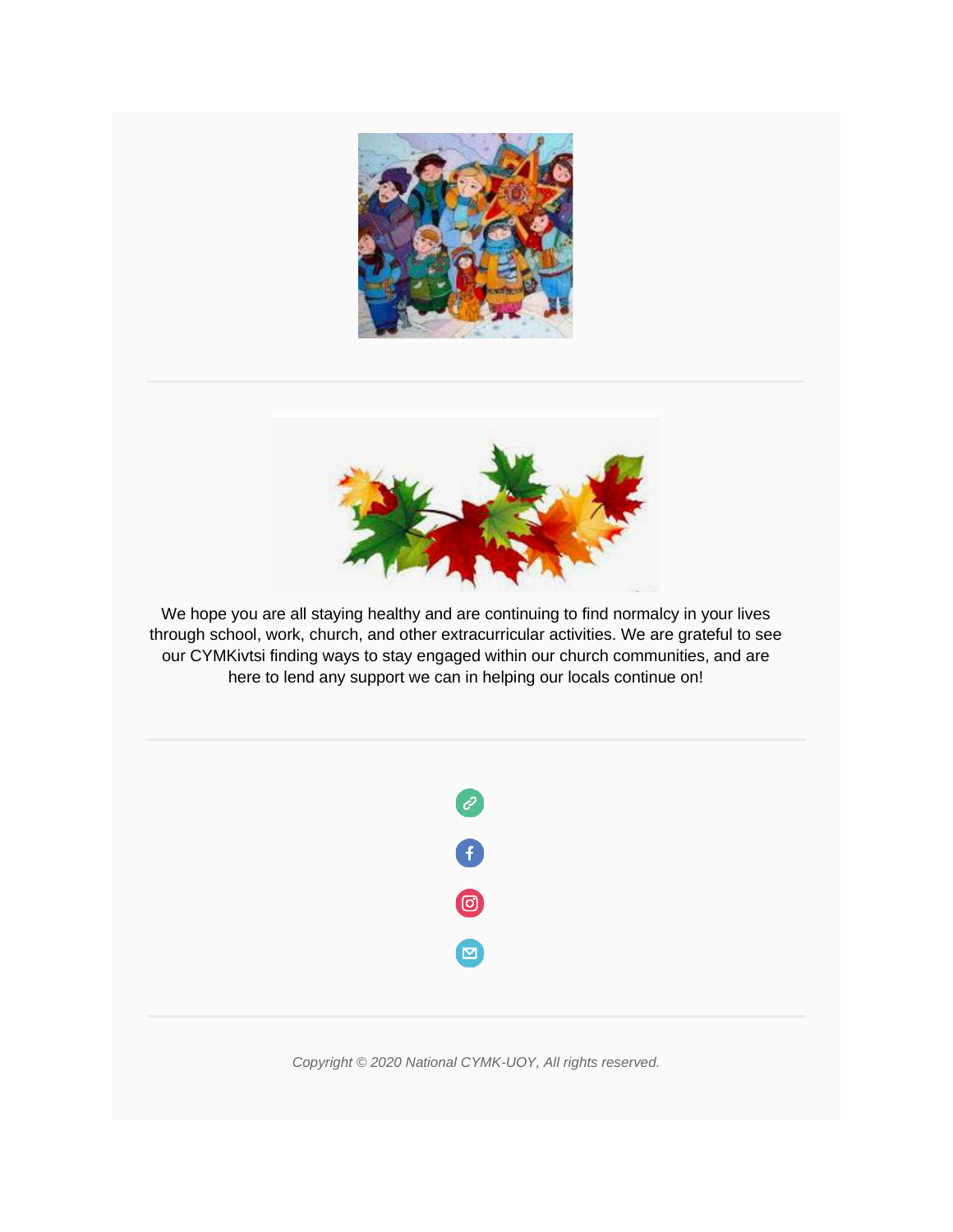**Our contact information is:** [nationalcymk@gmail.com](mailto:nationalcymk@gmail.com) www.cymk.ca 1775 Main Street Winnipeg, MB, Canada R2W 3S4

Want to change how you receive these emails? You can [update your preferences](https://cymk.us14.list-manage.com/profile?u=54672e771288e0ae3e3df41f5&id=69afa7d645&e=513de20396&c=627d5c8d4f) or [unsubscribe from this list.](https://cymk.us14.list-manage.com/unsubscribe?u=54672e771288e0ae3e3df41f5&id=69afa7d645&e=513de20396&c=627d5c8d4f)